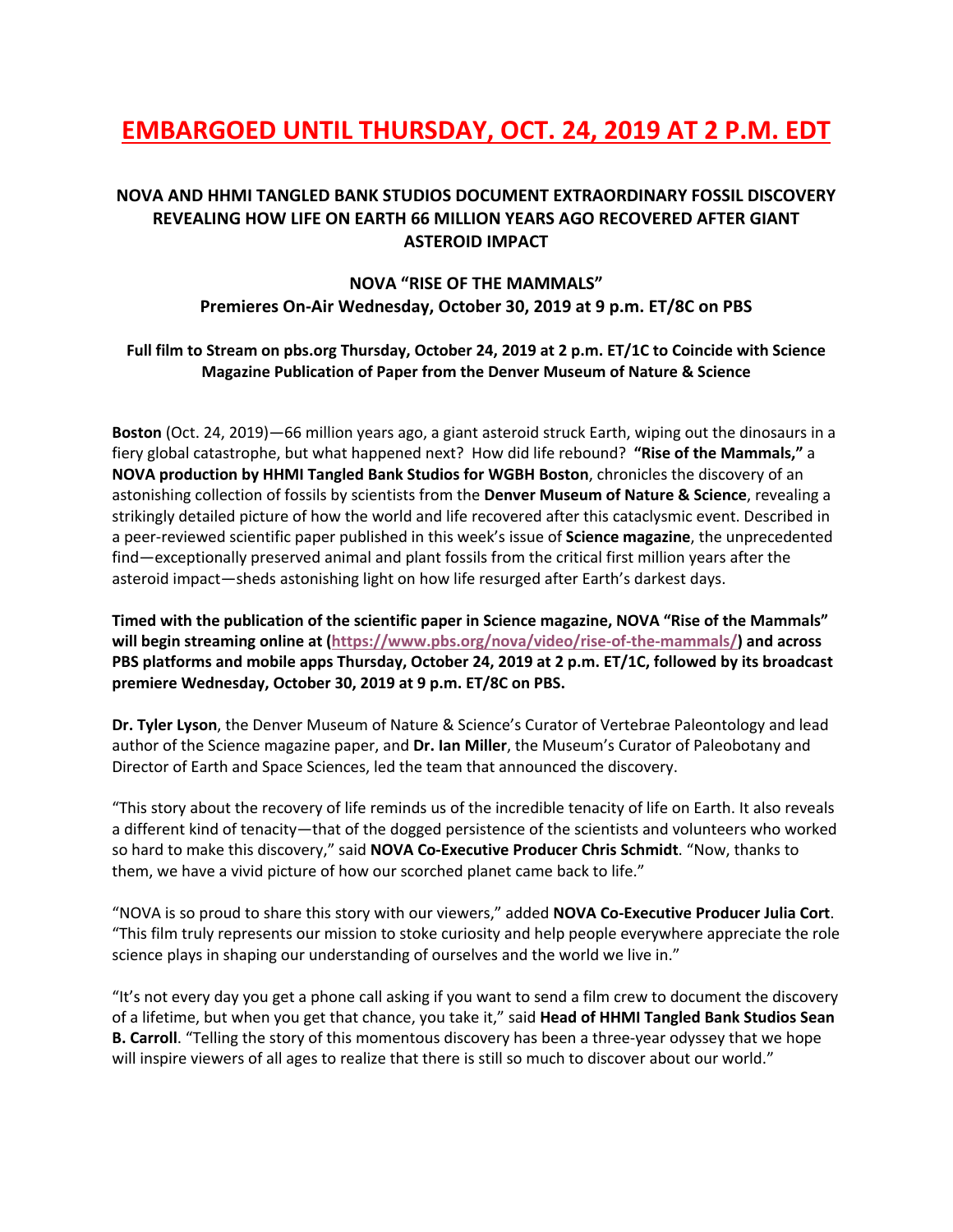Dr. Lyson grew up in fossil-rich North Dakota and by his teens had become a seasoned dinosaur-hunter. As a child, he became fascinated by the mystery of the fate of the dinosaurs. There was a well-known pattern where dinosaurs were and where they weren't: above a certain boundary, there appeared to be no more dinosaurs. This boundary layer, he would later learn, was the mark of an event that changed the world forever—an asteroid slammed into the planet, blasted a crater 20 miles deep and more than 100 miles wide in the Yucatan Peninsula and showered the planet with molten rock and white-hot beads of glass. Creatures on the surface roasted, skies darkened, fires gave way to frost. During the aftermath, plants withered, forests collapsed, and all of the dinosaurs—except the birds—perished.

For years, Dr. Lyson and others searched for fossil remains of vertebrates close to the asteroid impact layer. They targeted the rock just above the boundary, with virtually no luck—until 2016. That summer, a moment of serendipity pointed the way to the fossils, which had been lying in plain sight. Inspired by a fossil that had been filed away in a drawer of the museum collection, he stopped looking for glinting bits of bone and instead zeroed in on egg-shaped rocks called "concretions." This was a moment he called a "game changer."

In one of the most dramatic sequences in the film, Dr. Lyson teams up with Dr. Ian Miller in the Corral Bluffs region of the Denver Basin outside of Colorado Springs, Colorado. Here, they crack open concretions—time capsules filled with clues. Inside are mammal skulls from the early generations of survivors of the mass extinction. Finding even a single skull from this era is incredibly rare. According to Dr. Lyson, "You could go your entire career as a paleontologist and not find a single skull from this time period." In the months that follow, they unearth thousands of fossils—including plants, reptiles, and sixteen different mammal species.

What creatures had they unearthed? And how did they establish a foothold in what had been a planetary wasteland? Dr. Lyson and Dr. Miller team up with experts to piece together what the ecosystem would have looked like and what the animals may have really been like as living, breathing creatures.

The discovery adds powerful evidence to the idea that the resurrection of plant and animal life were intricately linked after the asteroid impact. Ingenious fossil sleuthing allowed the team to link millennialong warming spells to global events, including massive volcanic eruptions where India is today. These events may have shaped ecosystems half a world away in a now vanished North America, brought to life with the help of the film's eye-opening animation.

**"Rise of the Mammals"** is a NOVA production by HHMI Tangled Bank Studios for WGBH Boston. Writer, Director, and Executive Producer is Geoff Luck. Executive Producers for HHMI Tangled Bank Studios are John Rubin and Sean B. Carroll. Executive Producer for NOVA is Chris Schmidt. NOVA Series Co-Executive Producers are Julia Cort and Chris Schmidt.

### **For photos and clips from the film, please contact Jennifer Welsh at NOVA/WGBH: 617.300.4382; jennifer\_welsh@wgbh.org.**

National corporate funding for **NOVA** is provided by Draper. Major funding for **NOVA** is provided by the David H. Koch Fund for Science, the Corporation for Public Broadcasting and PBS viewers.